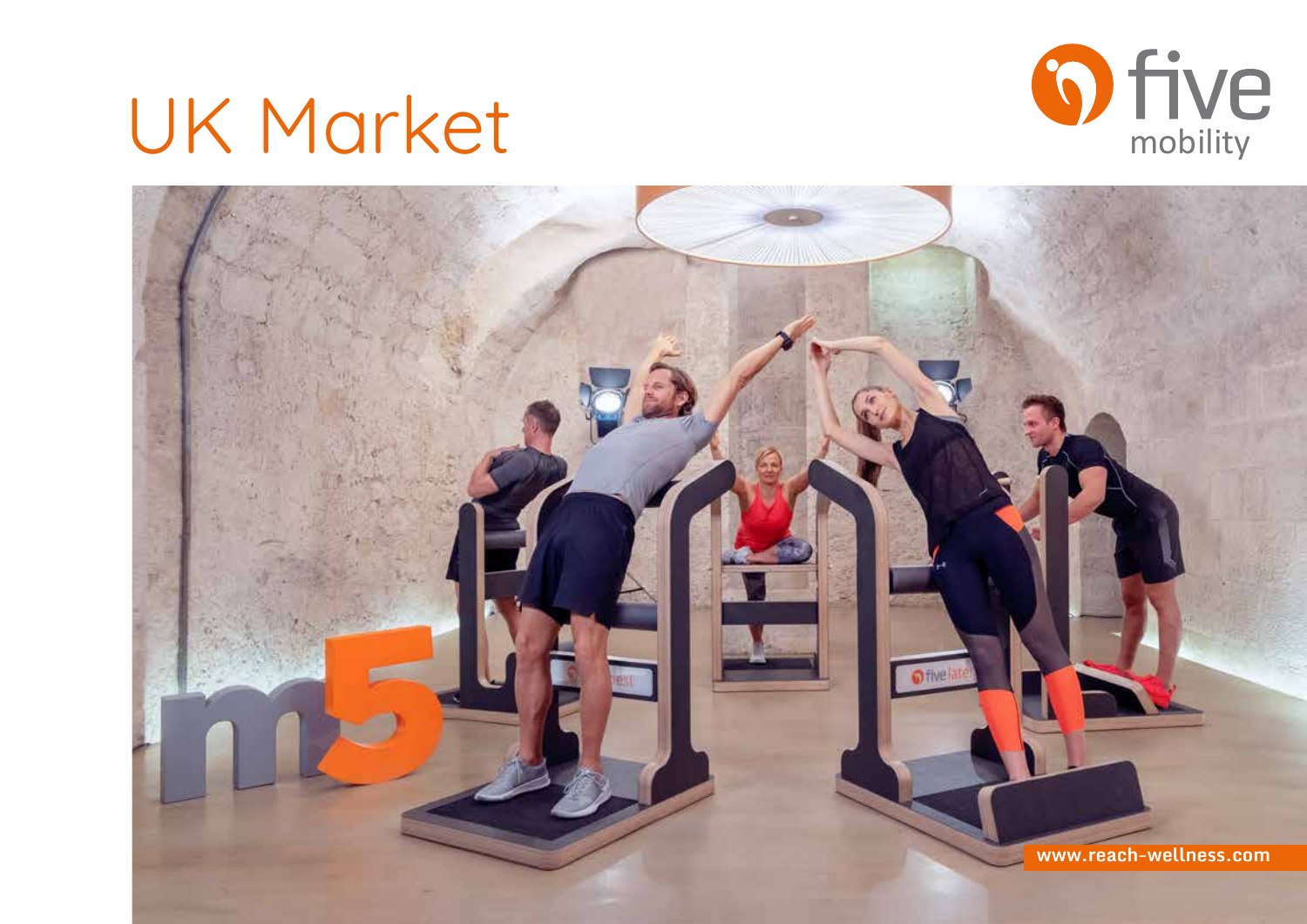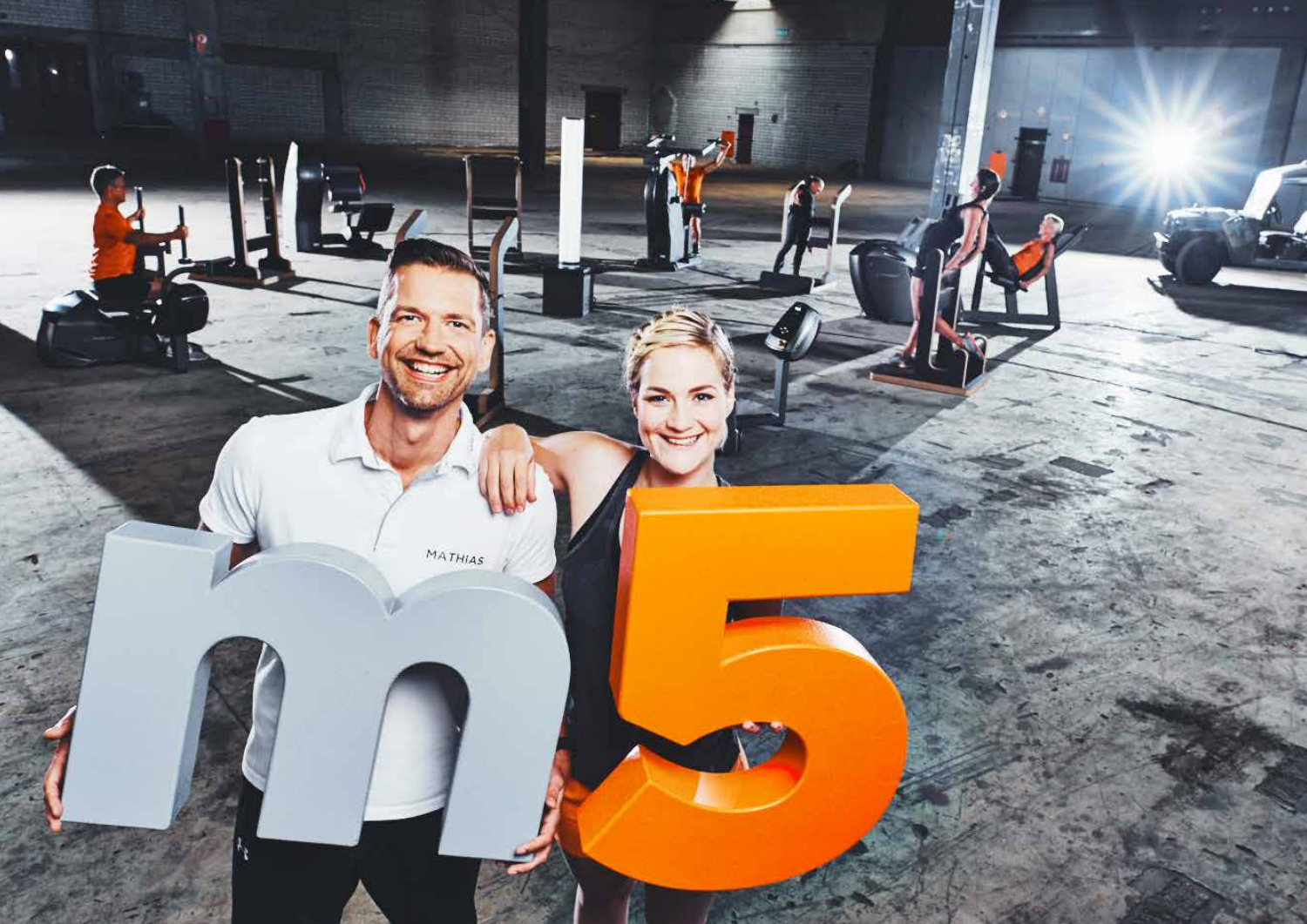# Five times more mobility

### MOBILITYTRAINING – THE MUST-HAVE IN EVERY HEALTH CLUB

The new **five-mobility circuit** offers the benefit of combining **fasciae and mobility training** with everyday training in the simplest way possible using **five individual units**.

Your customers' training will be even **more effective**. The five-mobility units can be used **without assistance**, and the **supervision time** devoted to the circuit by trainers is minimal. The use of an existing power circuit is also perfectly rounded out by this addition.

#### **You want to know how?**

It has never been easier to integrate five into your health club concept. Your key to even more success: your customers will also be enthusiastic about training with the five back and joint concept.

### ALL BENEFITS AT A GLANCE

- Training is done in a standing position
- Shoes can be worn during training
- Less space required, since there is no separate five area
- The standardised sequence streamlines training
- Little time required
- Can be optimally combined with power units (circuit solution)
- Ideal starting point for introducing mobility into the daily routine of your health club
- The base plates of the five units each take up less than  $1\,\mathrm{m}^2$  of space

 **Good to know:** The demands on your trainers' time will be minimised.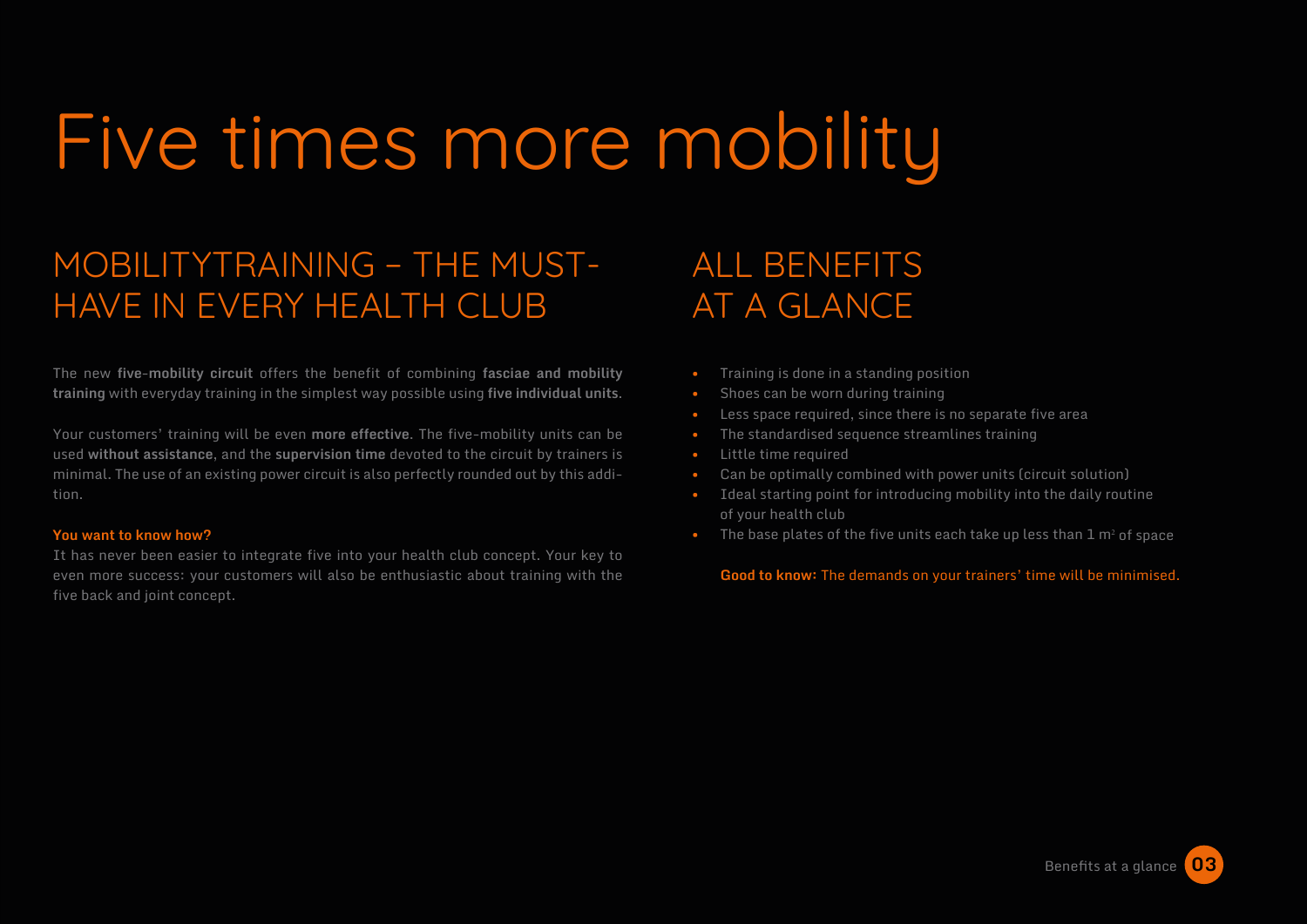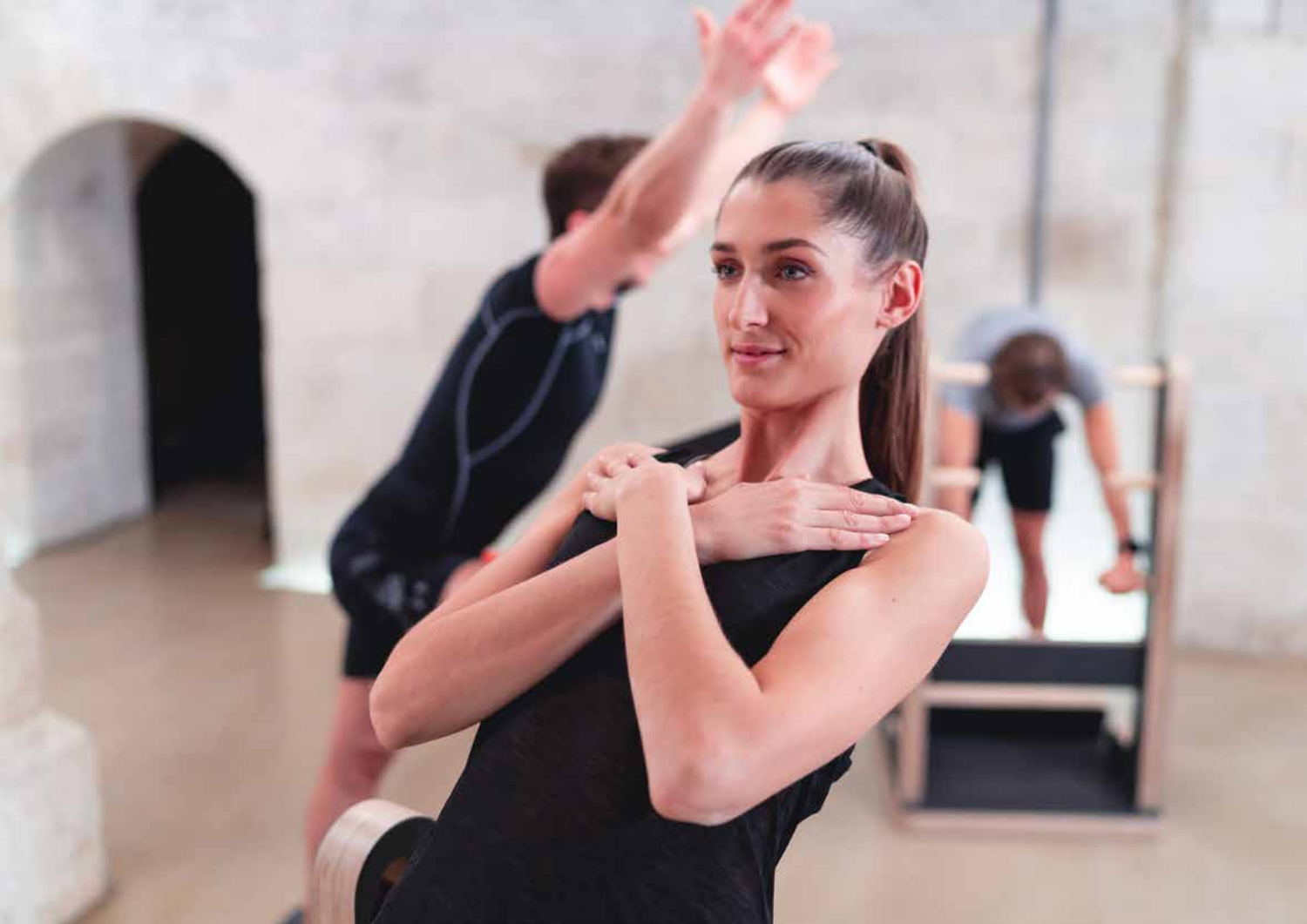## LATERAL

Active muscle length training of the lateral muscle chain with a focus on the quadratus lumborum muscle and the transverse abdominal muscle.

**Weight 62 kg**

**L x W x H 91 x 72 x 129 cm**



## STAND

Active muscle length training of the front muscle chain.

### **L x W x H 86 x 72 x 115 cm**

**Weight 52 kg**

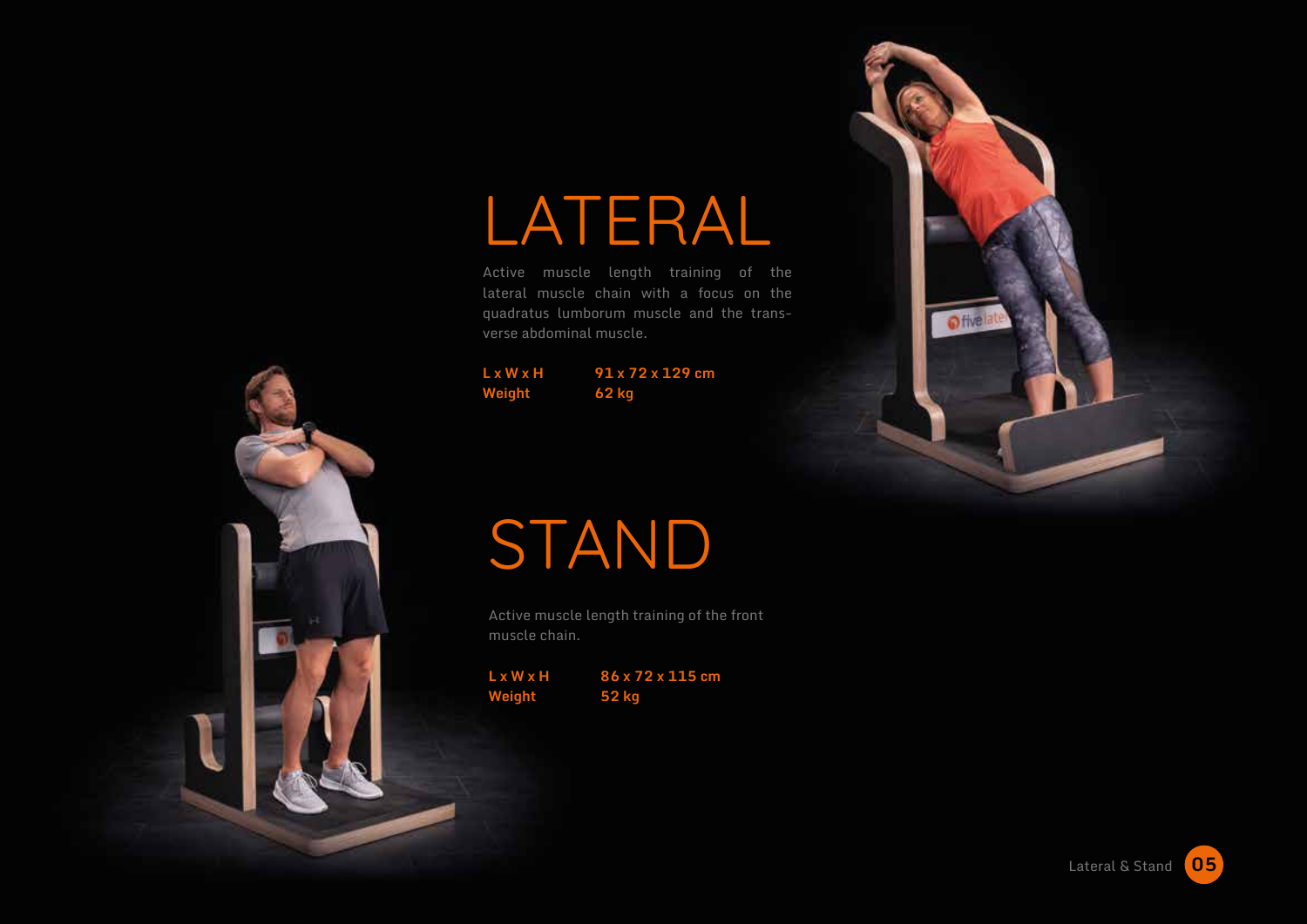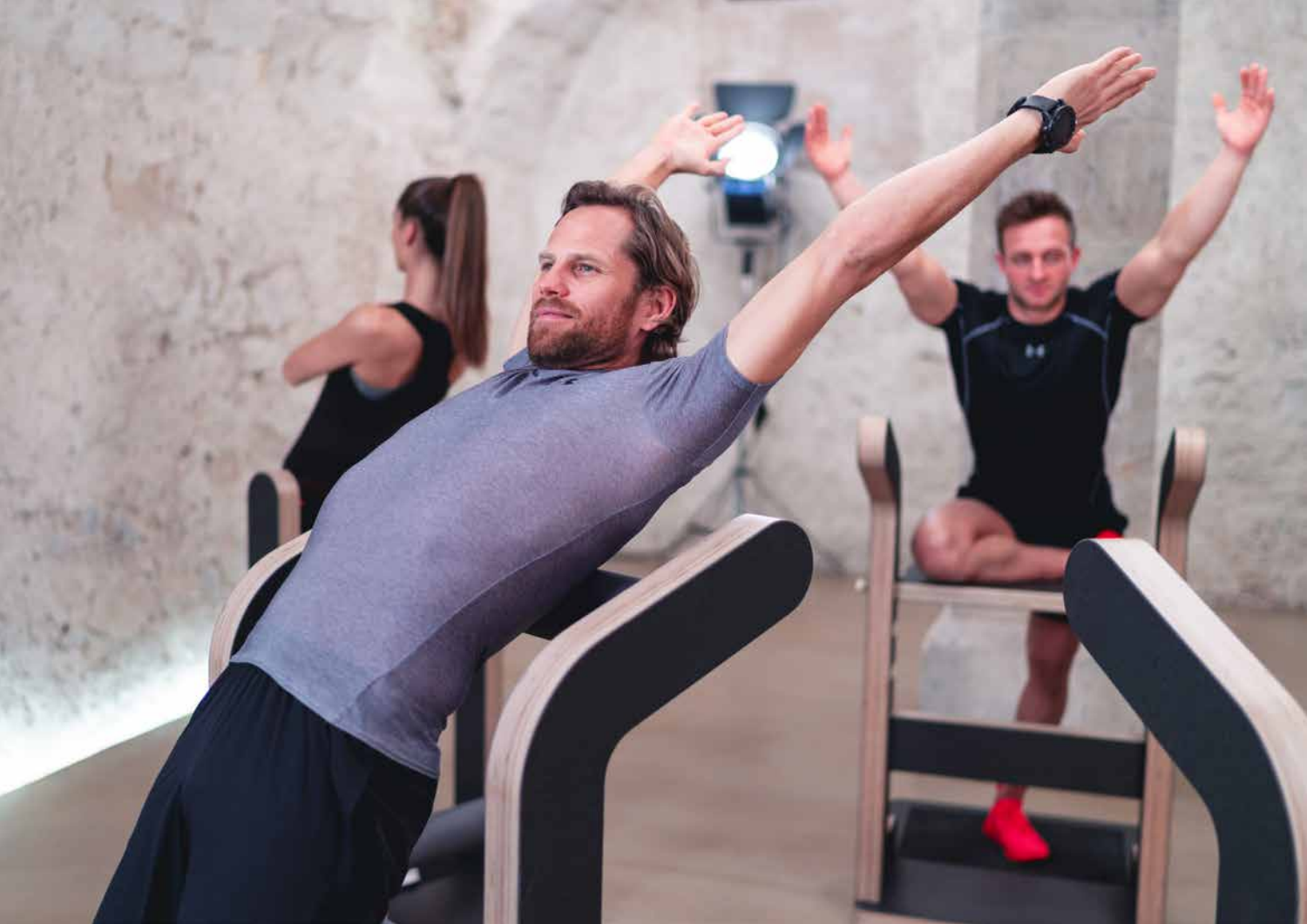## CHEST

Active muscle length training with a focus on the intercostal, thoracic and respiratory muscles.

#### **L x W x H 86 x 72 x 129 cm Weight 56 kg**

**Offveglut** 

## GLUT

The five-Glute releases tension in all gluteal muscles and has a positive impact on mobility in the hip and knee joints.

**L x W x H 86 x 72 x 129 cm Weight 59 kg**



ofiv

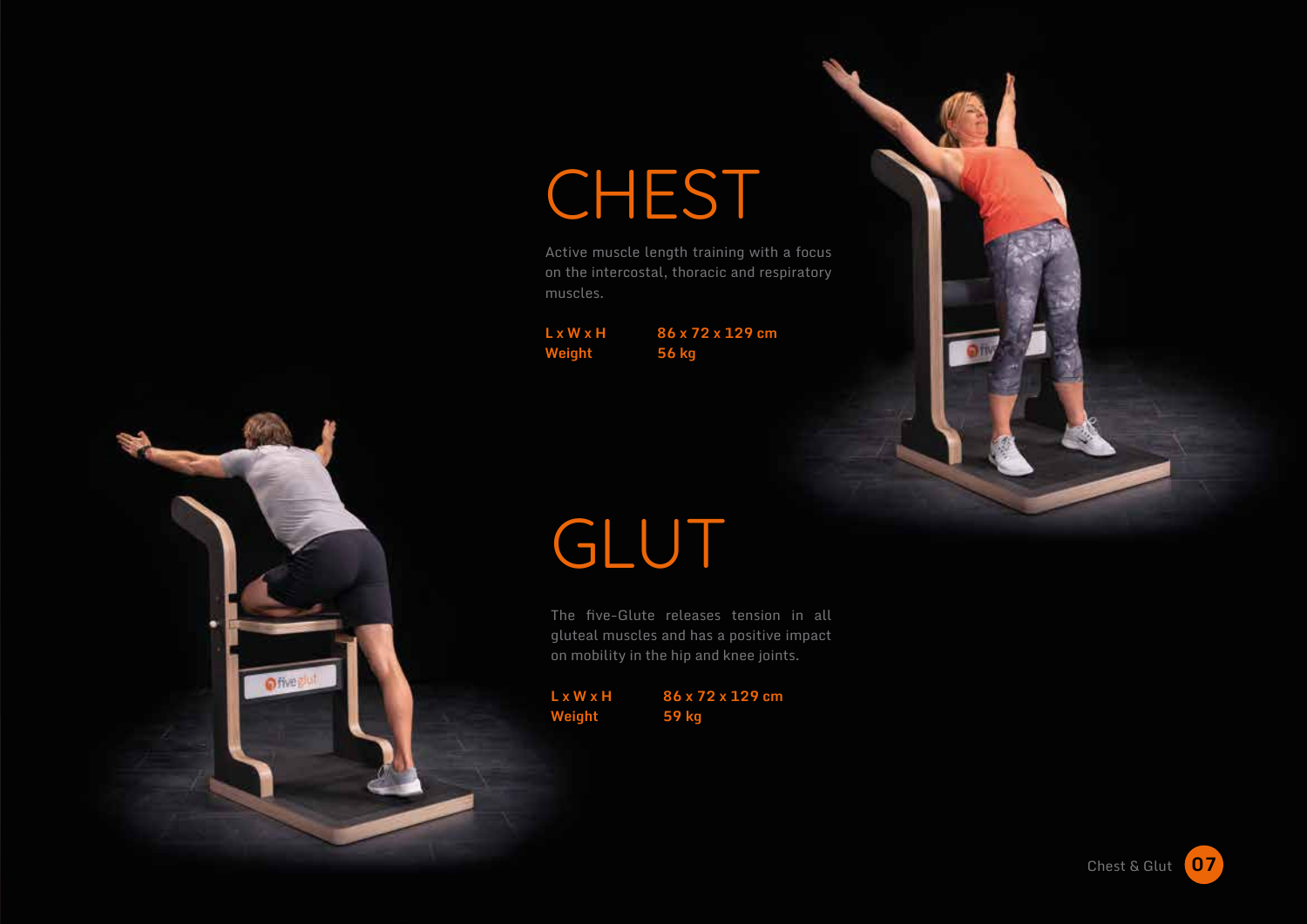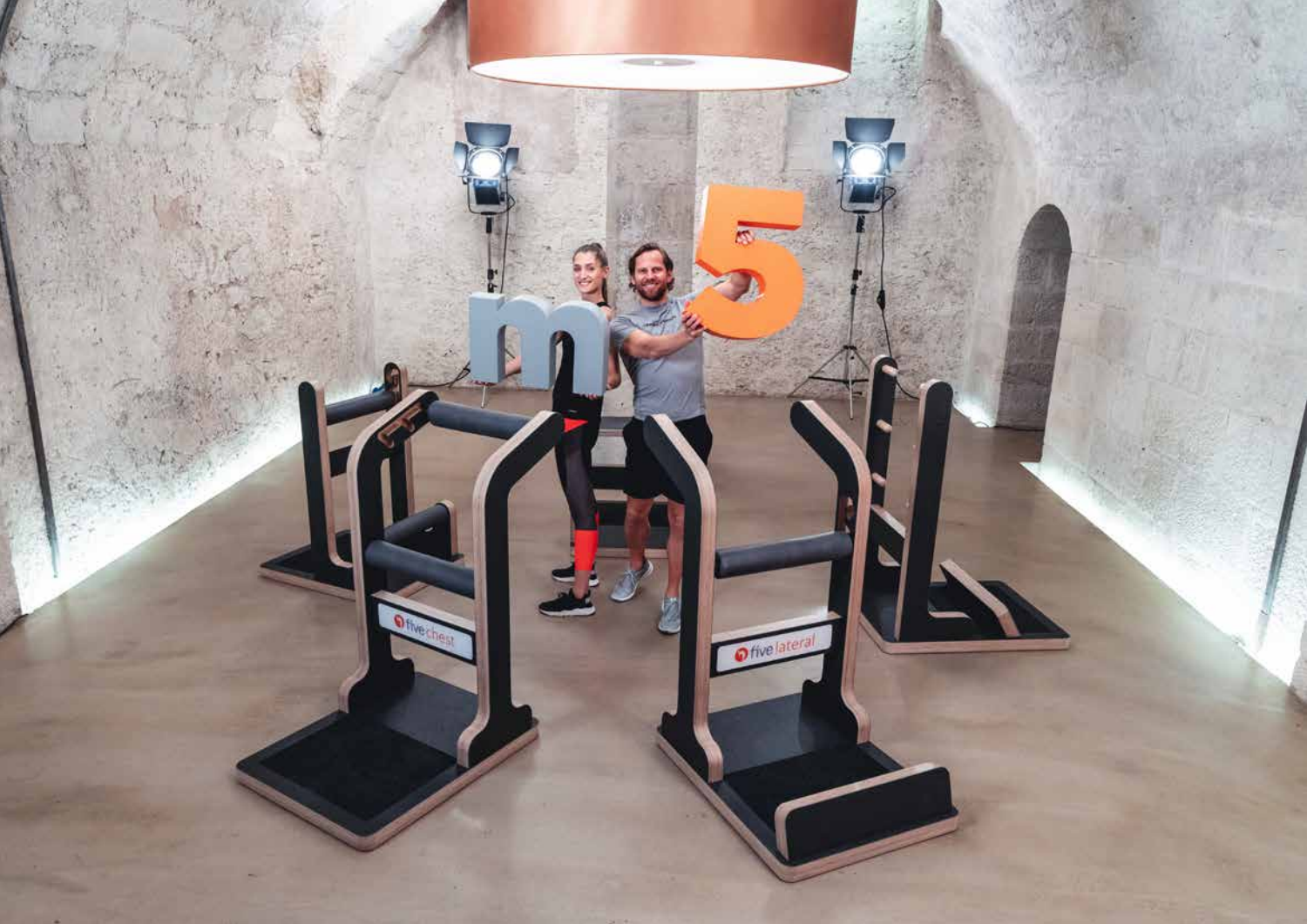## ISCHIO

Active length training of the entire rear muscle chain, including the foot muscles.

L x W x H 86 x 72 x 129 cm<br>Weight 56 kg **Weight** 



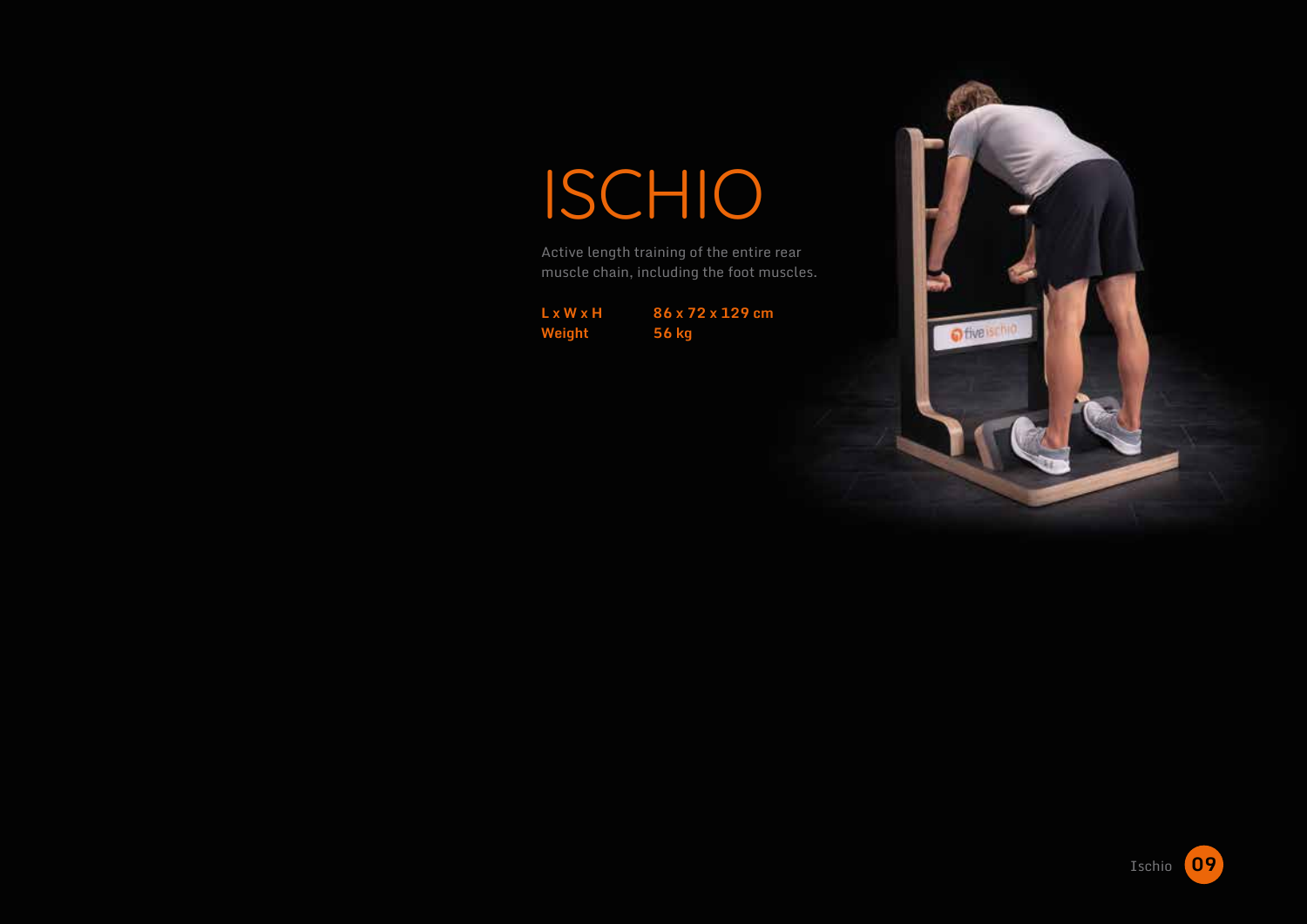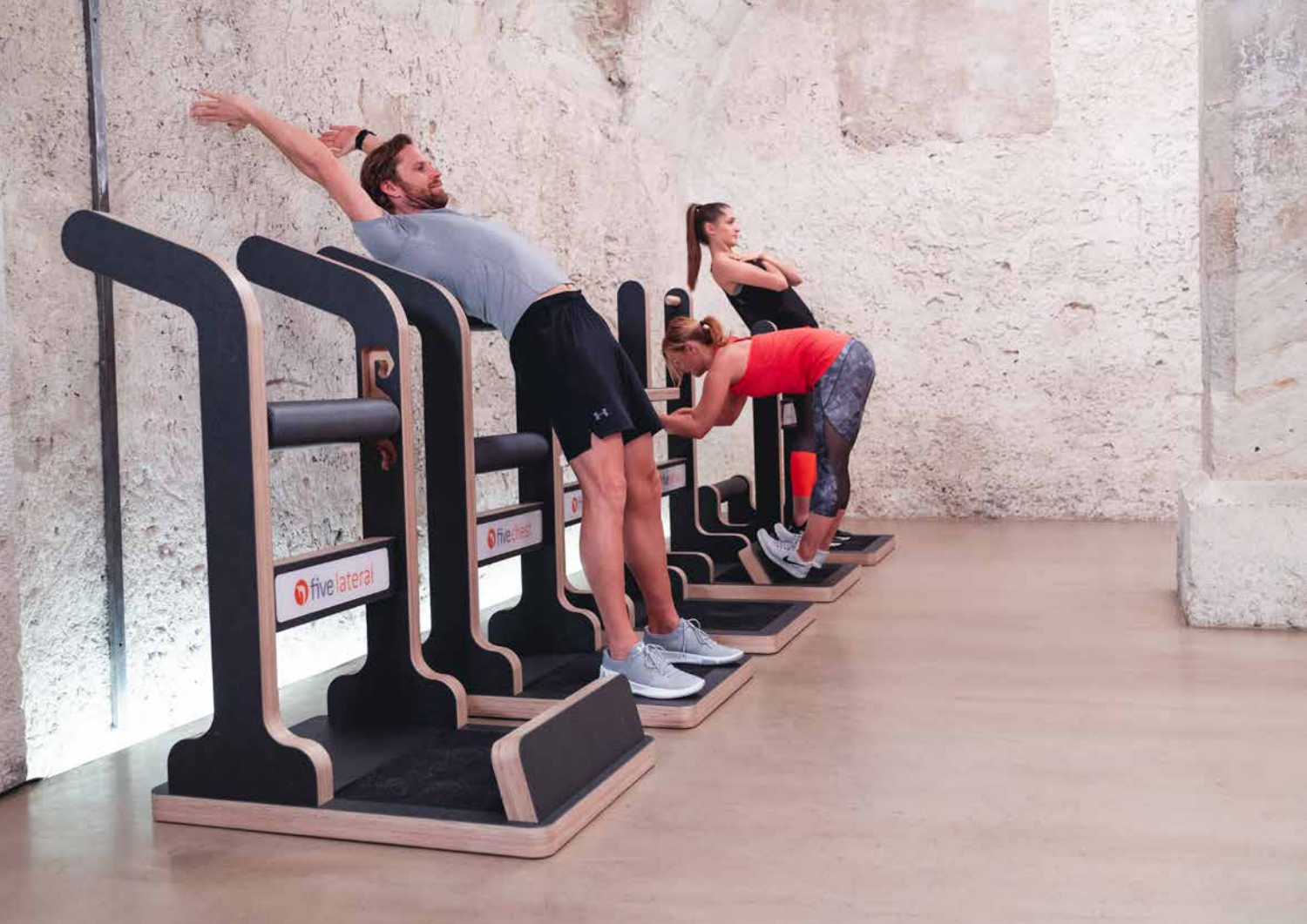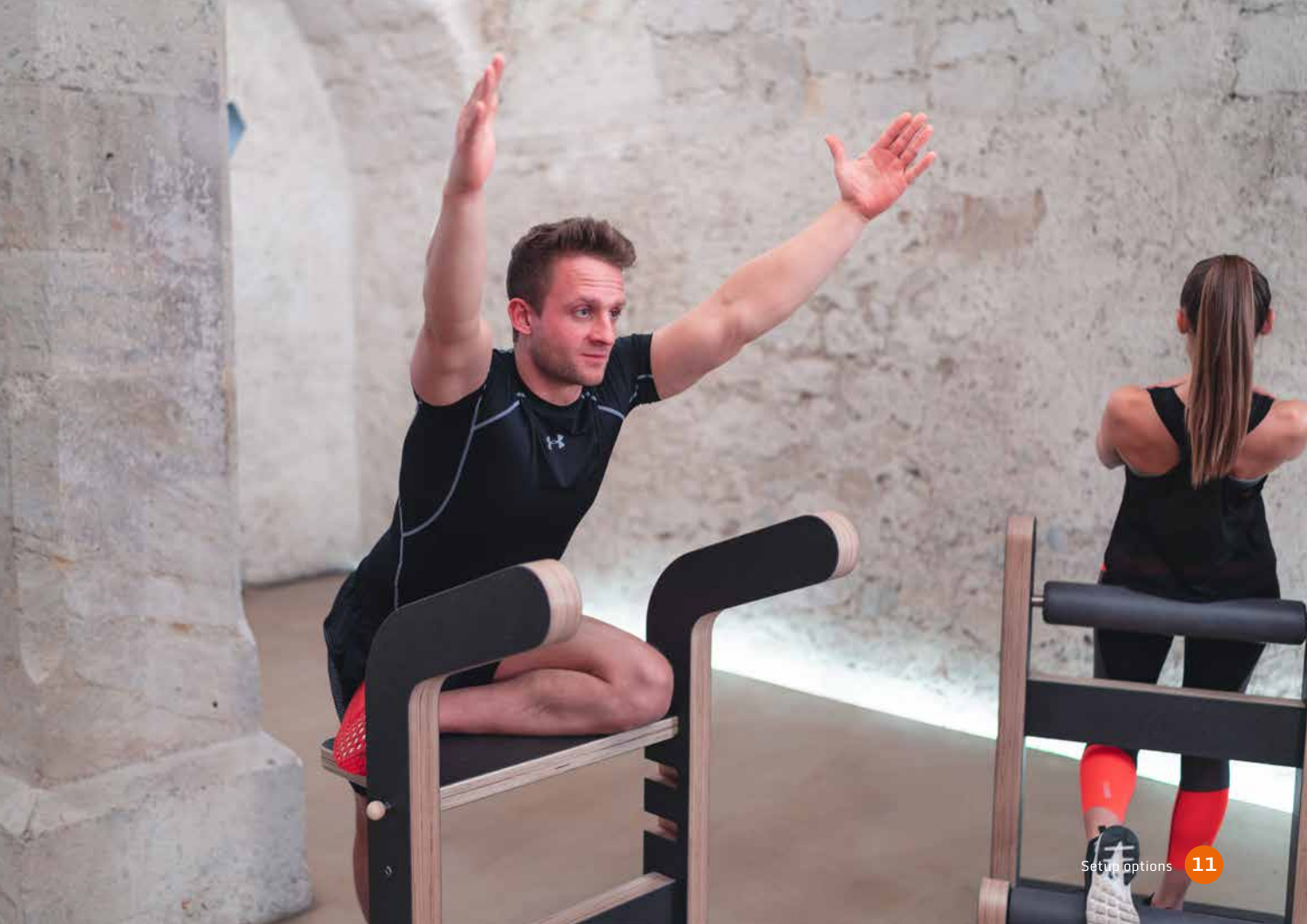# package price

#### **Package price POA**

#### **What's included?**

- Mobility training in your health club with our five-experts
- "five in Club" introduction, basic knowledge of the five method
- All participants receive professional, comprehensive training and an exercise tutorial
- Access to the "five-Club" online implementer portal with Wolf Harwath and other experts

### Add-on services

 **Custom m5 branding: POA**

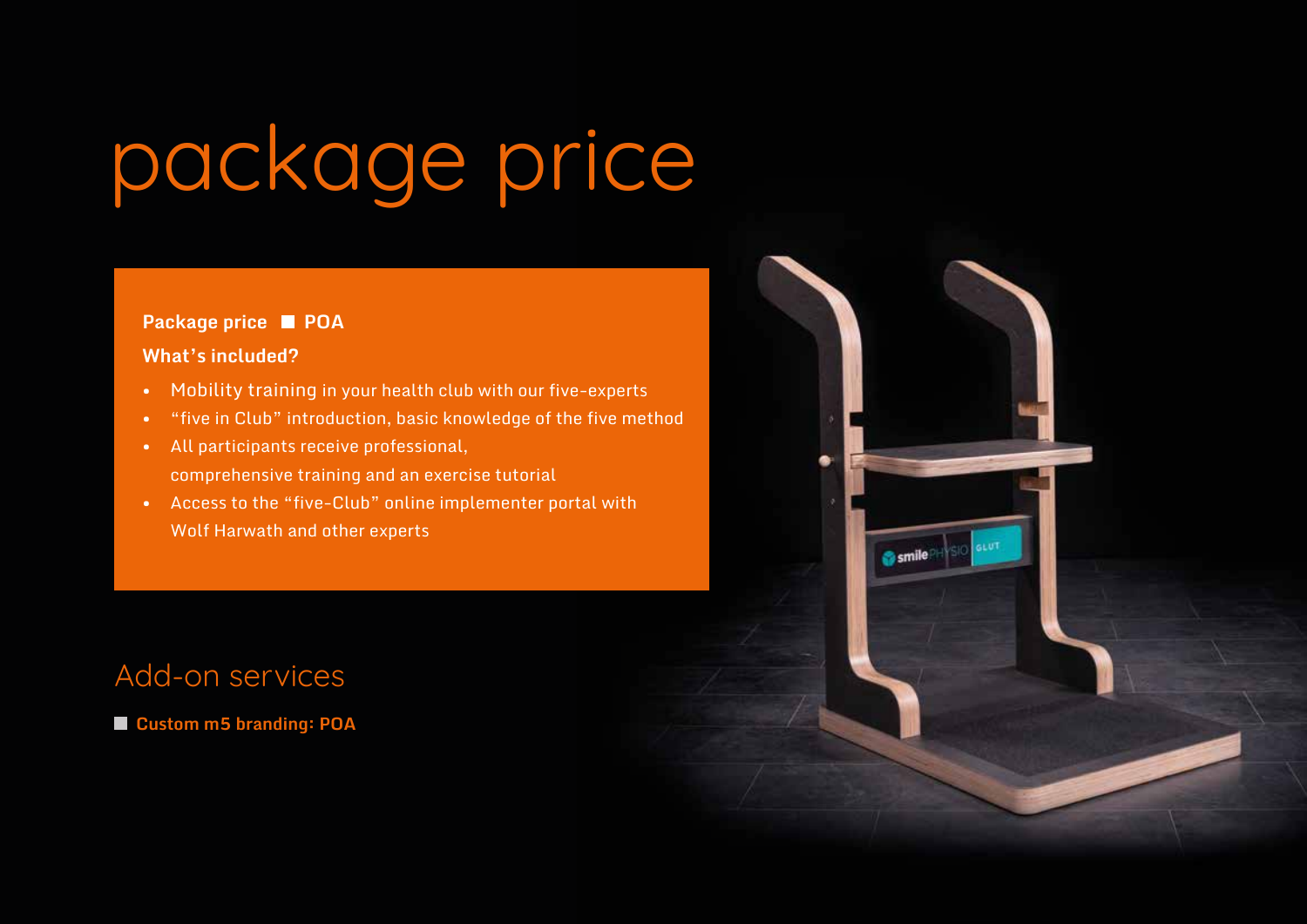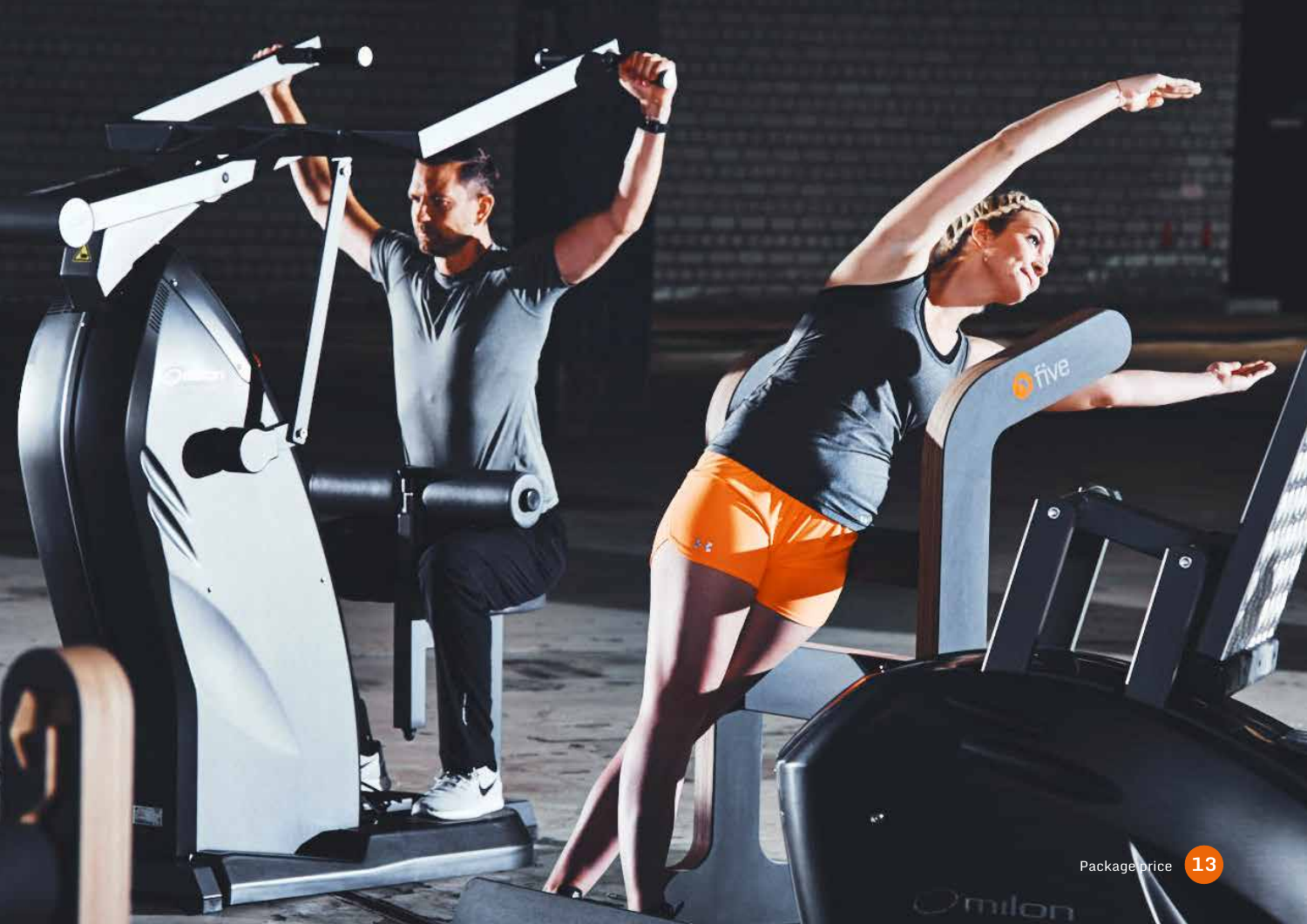# Wood & leather colours

\* All m5 circuits are manufactured in the wood type **"Linoleum anthracite slate"**. Combine this with your preferred colour of leather to adapt the design optimally to your premises.

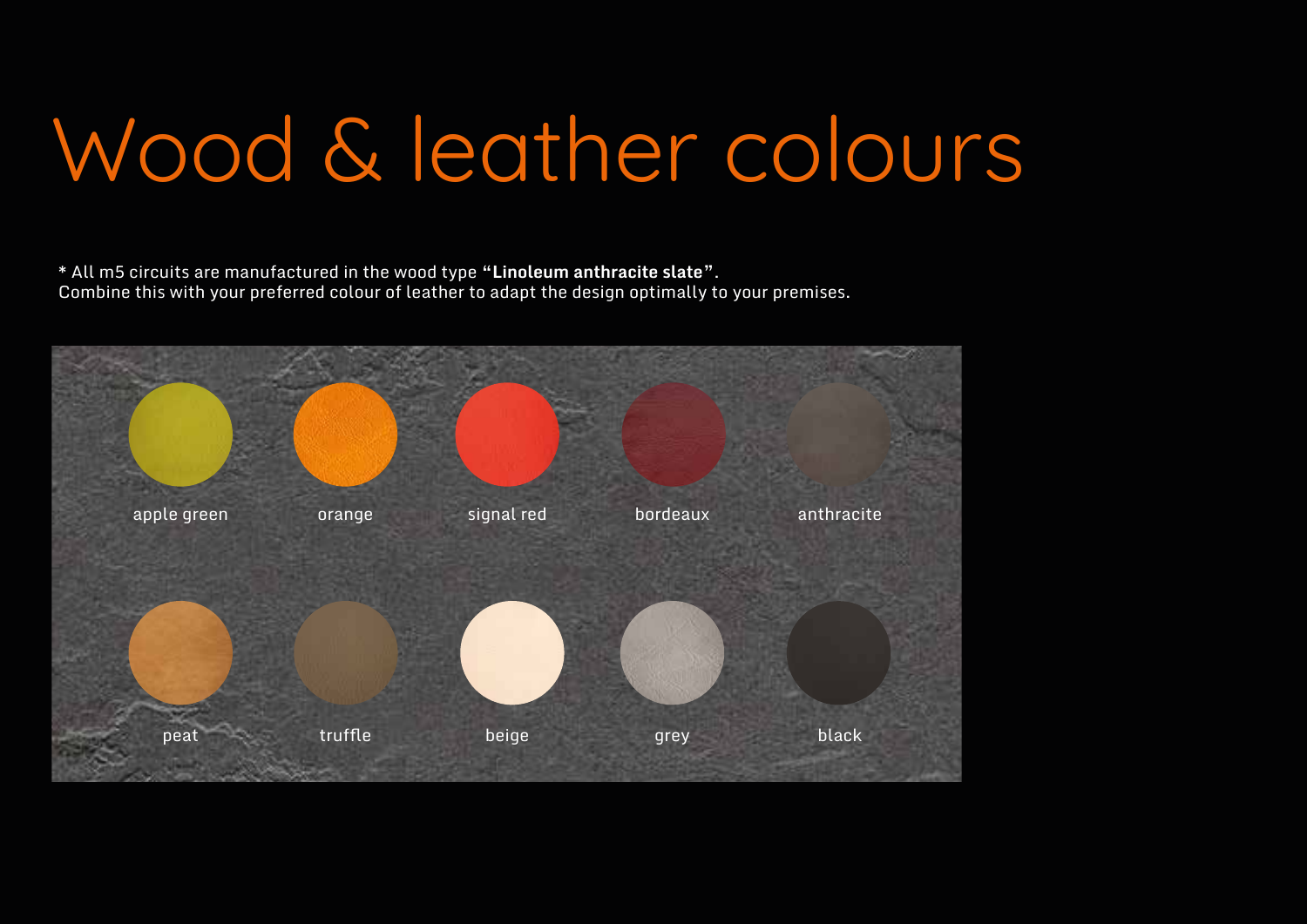# Dimensions & weight

#### **Individual dimensions of the devices (in cm)**

|              | Length<br>(Base plate) | Length<br>(incl. overhang) | Width | <b>Height</b> |
|--------------|------------------------|----------------------------|-------|---------------|
| Stand        | 86                     | ľ                          | 71.4  | 114.5         |
| Ischio       | 86                     | I                          | 71.4  | 129.0         |
| Lateral      | 91                     | Ε                          | 71.4  | 129.0         |
| Glut         | 86                     | 113.0                      | 71.4  | 129.0         |
| <b>Chest</b> | 86                     | 101.0                      | 71.4  | 129.0         |